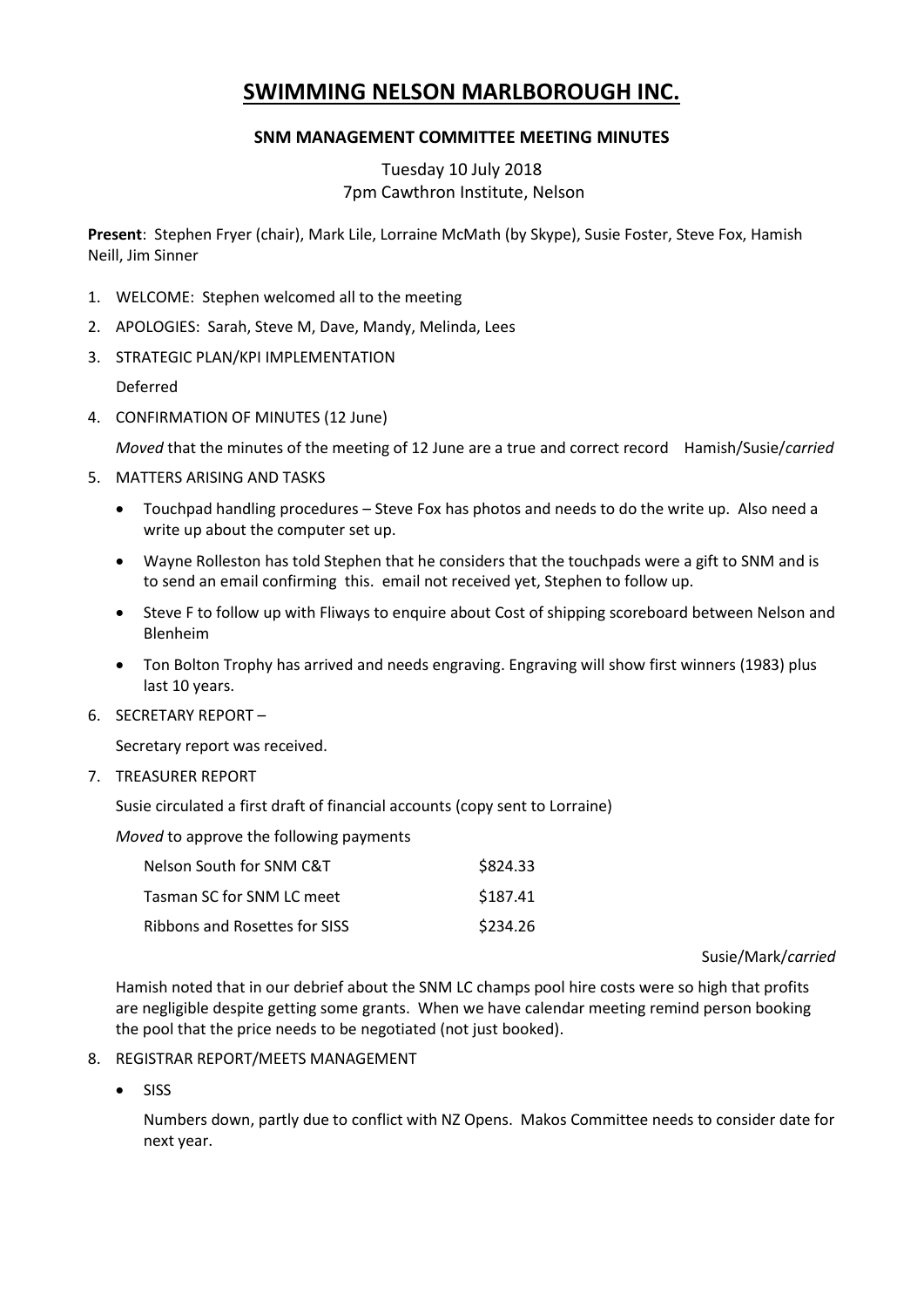*Moved* to decline refund to swimmer selected for another event and to grant a refund to the swimmer with a broken arm (and the school relay) **Jim/Hamish/***carried* 

Lorraine will follow up about Marlborough schools payments for Tasman Sec Schools meet.

Calendar

*Moved* that we accept Waimea request to change the date to 15 September but give them the option of Sunday 23 instead (that being the Mgt Committee's preference) Jim/Mark/*carried*

Registration numbers

Club swimmers down this year (charged a \$15 fee). Numbers likely to be more realistic indication than last year of swimmers who are still involved in the sport.

*Moved* that Registar's report be adopted and the following NM records be confirmed:

#### **BSC Ribbon Meet 23 June 2018**

| 50 Back |           |  | SC 18 F 34.27 Clara Foster     | <b>NLSNM</b> |
|---------|-----------|--|--------------------------------|--------------|
| 200 IM  | $SC = 12$ |  | M 2:37.33 Mathew Peacock NLSNM |              |

### **Tasman Ribbon Meet 30 June 2018**

|  | 200 Fly | SC - |  |  |  | F 3:03.16 Brooke Swan | <b>TASNM</b> |
|--|---------|------|--|--|--|-----------------------|--------------|
|--|---------|------|--|--|--|-----------------------|--------------|

Jim/Hamish/*carried*

#### 9. PUBLICITY/COMMUNICATION REPORT

Nothing to report. For next few months, will be reporting on NZ SC Champs, SI Champs, NM SC Champs and possibly NZ Secondary Schools.

10. FUNDING REPORT

No report

11. SNZ LIAISON REPORT

Visit to Nelson by SNZ was successful – there was a reasonable turnout of parents. Steve Johns and Gary Francis made a good presentation and were very accessible.

Hamish to follow up about getting a copy of the powerpoint presentation.

12. TECHNICAL

Nothing to report

13. COACHING REPORT

Nothing to report

- 14. GENERAL BUSINESS
	- CLUB UPDATES

Nelson South – still working through pool lane access with HSS

Tasman – will be training at Nayland while RAC is being retiled

Dive blocks still cannot be used at RAC because CLM has not drilled the holes.

Blenheim is reviewing coaching over the next couple of years, probably using volunteers since Stadium 2000 has indicated it will no longer employ a coach after existing coach retires. Ron Clarke wasn't able to attend SISS due to illness but will look for another opportunity to come and assess technical officials wanting national qualifications. We have suggested NM SC champs.